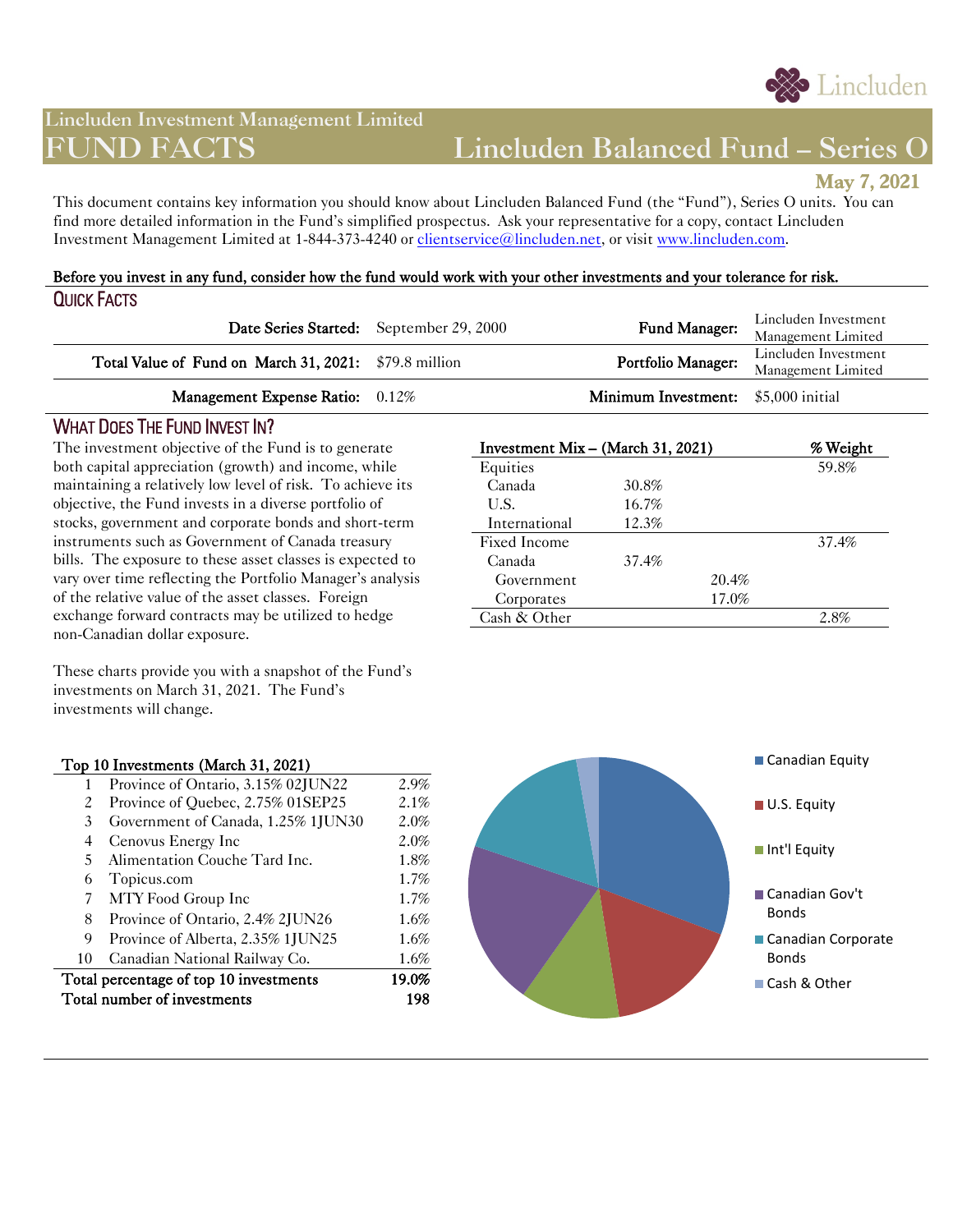# HOW RISKY IS IT?

The value of the Fund can go down as well as up. You could lose money.

One way to gauge risk is to look at how much a fund's returns change over time. This is called "volatility".

In general, funds with higher volatility will have returns that change more over time. They typically have a greater chance of losing money and may have a greater chance of higher returns. Funds with lower volatility tend to have returns that change less over time. They typically have lower returns and may have a lower chance of losing money.

# RISK RATING

Lincluden Investment Management Limited has rated this Fund's volatility as low-to-medium.

This rating is based on how much the Fund's returns have changed from year to year. It does not tell you how volatile the Fund will be in the future. The rating can change over time. A fund with a low risk rating can still lose money.



For more information about the risk rating and specific risks that can affect the Fund's returns, refer to the Risk section of the Fund's simplified prospectus.

# NO GUARANTEES

Like most mutual funds, this Fund doesn't have any guarantees. You may not get back the amount of money you invest.

## HOW HAS THE FUND PERFORMED?

This section tells you how the Series O units of the Fund have performed over the past 10 years. Returns are after expenses have been deducted. These expenses reduce the Fund's return.

#### *Year-By-Year-Returns*

This chart shows how Series O units of the Fund performed in each of the past 10 years. The Fund dropped in value in 2 of the 10 years. The range of returns and change from year to year can help you assess how risky the Fund has been in the past. It does not tell you how the Fund will perform in the future.



#### *Best and Worst 3-Month Returns*

This table shows the best and worst return for Series O units of the Fund in a 3-month period over the past 10 years. The best and worst 3-month returns could be higher or lower in the future. Consider how much of a loss you could afford to take in a short period of time.

|                    | Return    | 3 Month Ending         | If you invested $$1,000$ at the beginning of the period |
|--------------------|-----------|------------------------|---------------------------------------------------------|
| <b>Best Return</b> |           | 12.4\%   June 30, 2020 | vour investment would rise to $$1,124$ .                |
| Worst Return       | $-14.4\%$ | March 31, 2020         | your investment would drop to \$856.                    |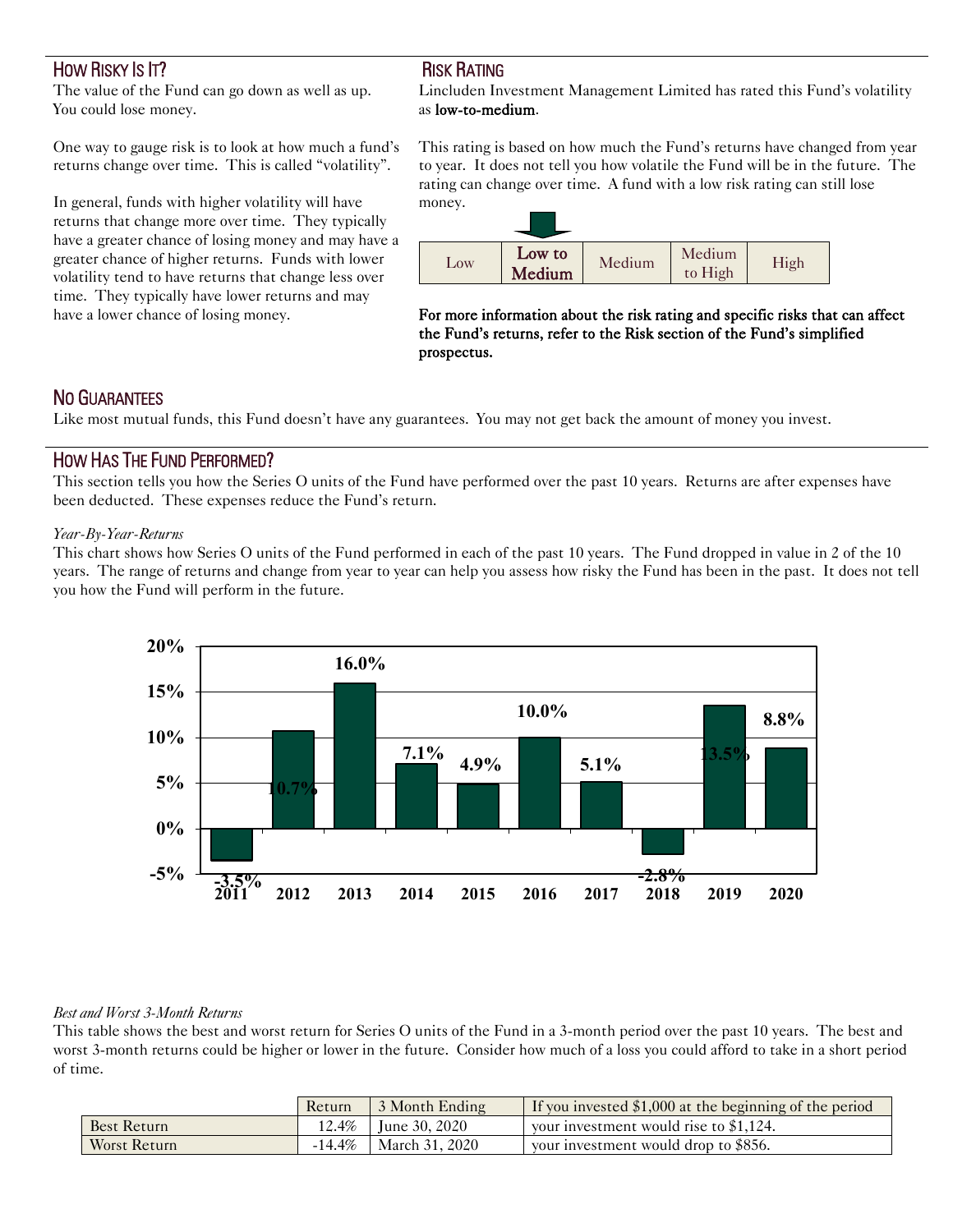#### *Average Return*

The annual compounded return of Series O units of the Fund was 7.1% over the past 10 years. If you had invested \$1,000 in Series O units of the Fund over the past 10 years, your investment would be worth \$1,992 on March 31, 2021.

| <b>WHO IS THE FUND FOR?</b>                                                                                                                                                                                                                                                                                                                                                                                                      | A WORD ABOUT TAX                                                                                                                                                                                                                                                                                                                                                                                                                                                                                                                                                   |
|----------------------------------------------------------------------------------------------------------------------------------------------------------------------------------------------------------------------------------------------------------------------------------------------------------------------------------------------------------------------------------------------------------------------------------|--------------------------------------------------------------------------------------------------------------------------------------------------------------------------------------------------------------------------------------------------------------------------------------------------------------------------------------------------------------------------------------------------------------------------------------------------------------------------------------------------------------------------------------------------------------------|
| The Fund is suitable for those investors seeking a mix<br>of equities and fixed income securities in a single fund.<br>You are looking for a balance between capital<br>appreciation potential and the generation of current<br>income. You understand that you may experience a<br>negative return over 12 month periods but your<br>objective is to experience a return above the rate of<br>inflation over five year periods. | Depending on the tax rules and tax rates that apply to you, you may have<br>to pay tax on your portion of the Fund's earnings and gains, whether paid<br>out to you in cash or reinvested in the Fund. Also, you may have to pay tax<br>on any gain you realize when you redeem your investment in the Fund.<br>However, if you hold your investment in a registered account such as a<br>Registered Retirement Savings Plan or Registered Retirement Income<br>Fund you will not have to pay tax on earnings or gains that are held in the<br>registered account. |
|                                                                                                                                                                                                                                                                                                                                                                                                                                  |                                                                                                                                                                                                                                                                                                                                                                                                                                                                                                                                                                    |

# HOW MUCH DOES IT COST?

The following tables show the fees and expenses you could pay to buy, own and sell Series O units of the Fund. The fees and expenses – including any commissions – can vary among series of a fund and among funds. Higher commissions can influence representatives to recommend one investment over another. Ask about other funds and investments that may be suitable for you at a lower cost.

#### 1. Sales Charges

No sales charges are applicable to Series O Units of the Fund.

#### 2. Fund Expenses

You do not pay these expenses directly. They affect you because they reduce the Fund's returns.

As at December 31, 2020, the Series O expenses of the Fund were 0.12% of its value. This equals \$1.20 for every \$1,000 invested.

|                                                                                         | Annual Rate                  |
|-----------------------------------------------------------------------------------------|------------------------------|
|                                                                                         | (as a % of the Fund's Value) |
| Management Expense Ratio (MER)                                                          |                              |
| This is the total of the Fund's management fee (which includes the trailing commission) |                              |
| and operating expenses for Series O units of the Fund. Lincluden Investment             | $0.12\%$                     |
| Management Limited waived some of the Fund's expenses. If it had not done so, the       |                              |
| MER would have been higher.                                                             |                              |
| Trading Expense Ratio (TER)                                                             | 0.05%                        |
| These are the Fund's trading costs.                                                     |                              |
| <b>Fund Expenses</b>                                                                    | $0.17\%$                     |

#### 3. More About The Trailing Commission

The trailing commission is an ongoing commission. It is paid for as long as you own the Fund. It is for the services and advice that your representative and their firm provide to you.

Lincluden Investment Management Limited pays the trailing commission to your representative's firm. It is paid from the Fund's management fee and is based on the value of your investment. The trailing commission is up to 1.00% of the value of your investment each year. This equals \$10 each year for every \$1,000 invested.

#### 4. Other Fees

You may have to pay other fees when you buy, hold, sell or switch units of the Fund.

| Fee                    | What you pay                                                                             |
|------------------------|------------------------------------------------------------------------------------------|
| Series O Fee           | Lincluden Investment Management Limited may charge you an annual fee up to 1.75% of      |
|                        | the market value of Series O units in your account. This fee will be negotiated between  |
|                        | Lincluden Investment Management Limited and you.                                         |
| Short-Term Trading Fee | 2% of the value of units you sell within 90 days of purchase. These fees are paid to the |
|                        | Fund.                                                                                    |